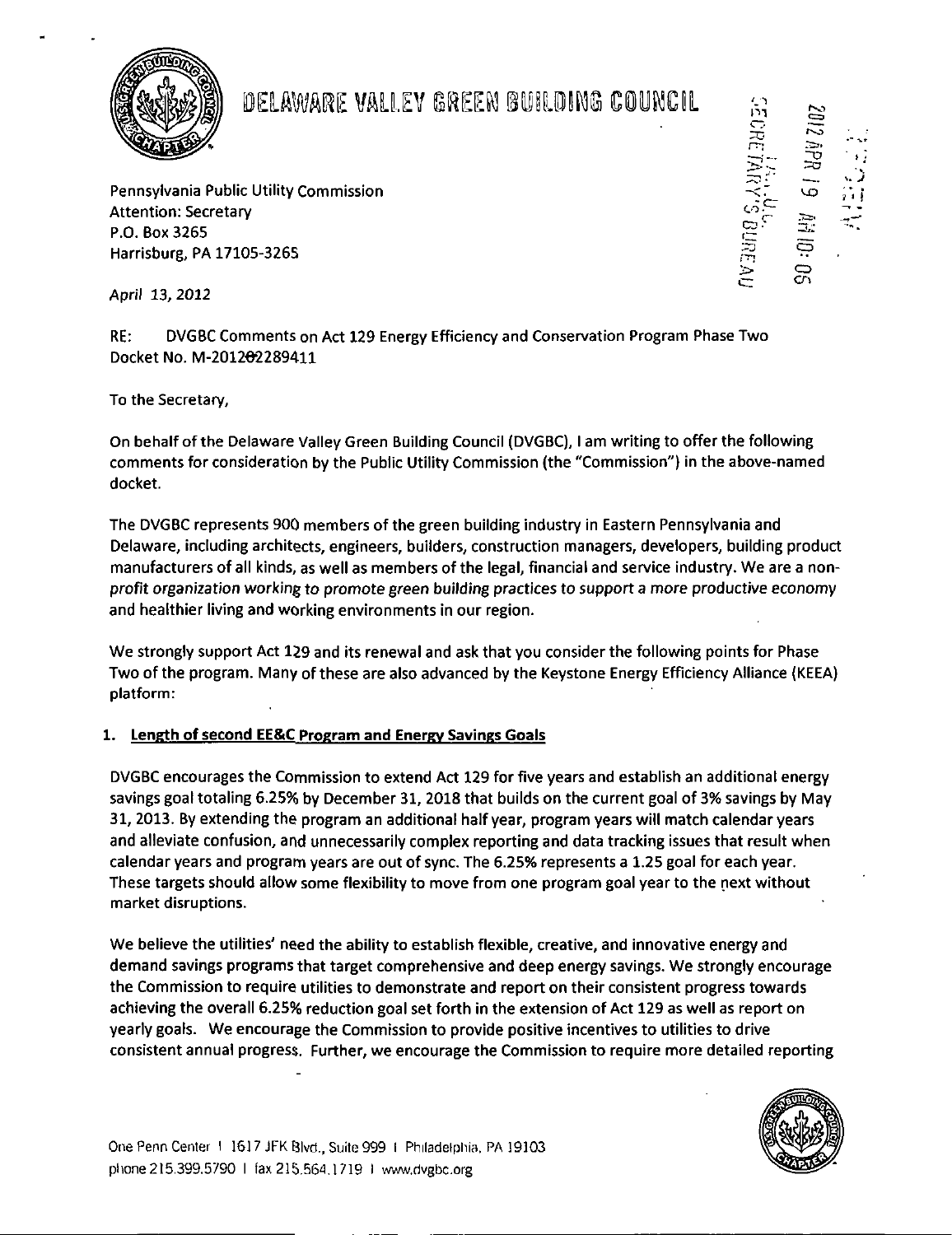

after two years, four years, and again at the end of the five and a half year period that compliments interim reporting requirements.

# 2. Municipal. Schools. Hospitals and Nonprofits

The requirement for at least 10% of verified savings from the municipals, schools, hospitals and nonprofits sector should remain, and the utilities should be encouraged to develop innovative programs to assist schools and multifamily housing units serving low-income households, particularly those'facing budgetary cutbacks to save energy and reduce their energy costs as quickly and significantly as possible. On bill finance, with detailed protections for residential consumers, may be an appropriate financing tool for this sector. Further, we suggest that the Commission use the stakeholders process to report on this sector results and participants.

## 3. Financing

The availability of convenient and cost effective financing will be an increasingly important component of successful implementation. The state has already made a significant investment in the Keystone Help Loan Program which has clearly demonstrated its value in encouraging investments in energy efficiency. We recommend the Commission work with the utilities and the State Treasurer to find the best solutions to fund and leverage this national award-winning program resource. On Bill financing for residential and nonresidential customers can assist in providing access to customers who are not well served by current program approaches, including small commercial customers, multifamily buildings housing low-income residents, schools and municipalities. The Public Utility Commission should develop guidelines that protect low income and other consumers as part of any residential on bill financing options. Utilities could be incentivized to design pilot on bill finance programs for both residential and non-residential consumers.

#### 4. Benchmarking

To facilitate benchmarking of commercial buildings, the utilities should automate the transfer of whole building customer usage data to benchmarking tools such as Portfolio Manager, the EPA's free software, or other approved software. This has the potential to assist the utilities in meeting their goals for Act 129 by identifying opportunities for energy efficiency improvements, and support the growing number of commercial building owners, tenants, and municipalities statewide interested in benchmarking as a tool to encourage energy efficiency in buildings.

Thank you for your consideration of these issues. Please contact me if you have any questions about these or other related ideas.

Sincerely,

Jant Niell

Janet Milkman Executive Director



One Penn Center I 1617 JFK Blvd., Suite 999 1 Philadelphia. PA 19103 phone 215.399,5790 I tax 215.564.1719 I www.(ivgbc.org